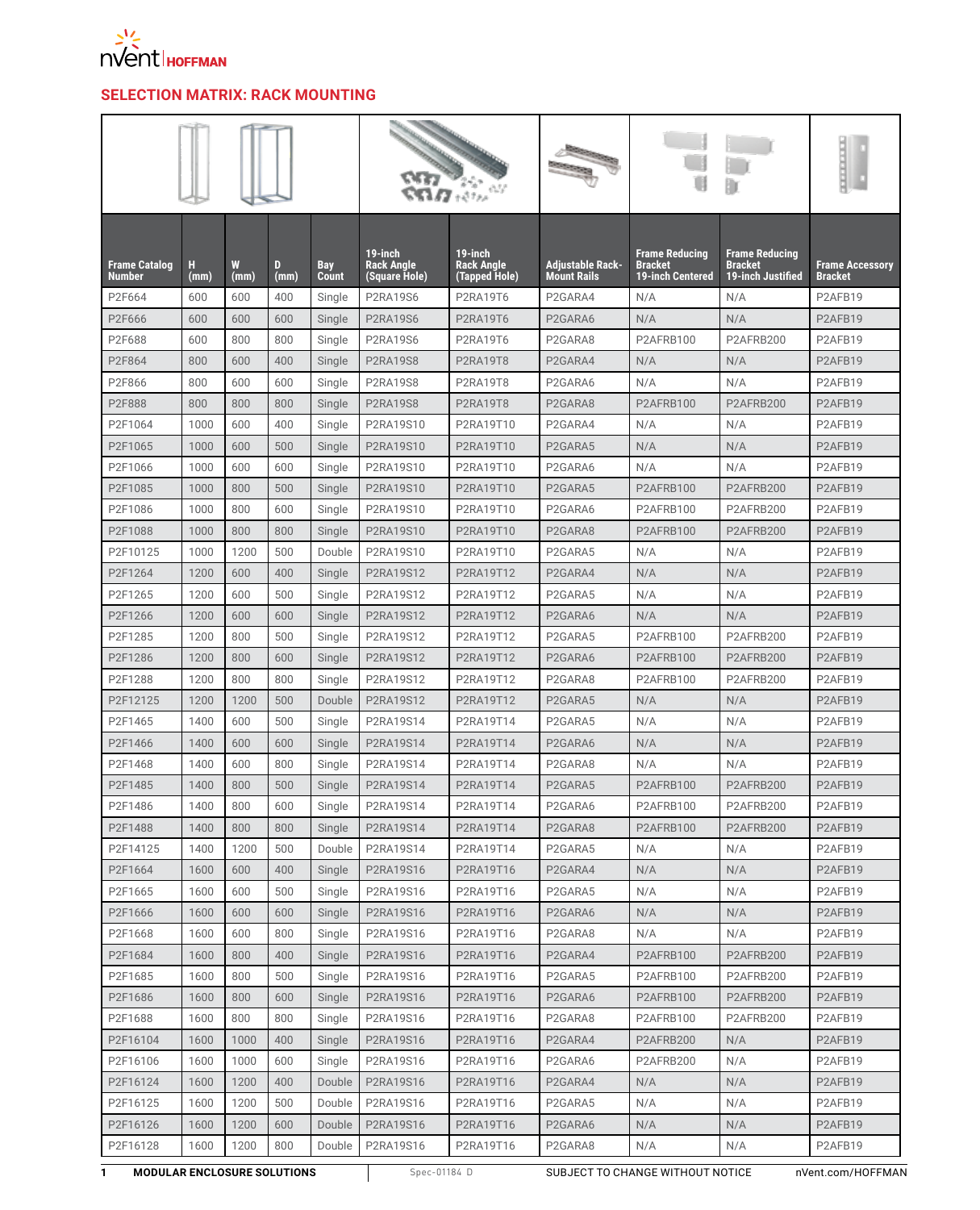

| <b>Frame Catalog</b><br><b>Number</b> | н<br>(mm) | W<br>(mm) | D<br>(mm) | Bay<br>Count | 19-inch<br>Rack Angle<br>(Square Hole) | 19-inch<br>Rack Angle<br>(Tapped Hole) | Adjustable Rack-<br><b>Mount Rails</b> | <b>Frame Reducing</b><br><b>Bracket</b><br><b>19-inch Centered</b> | <b>Frame Reducing</b><br><b>Bracket</b><br><b>19-inch Justified</b> | <b>Frame Accessory</b><br><b>Bracket</b> |
|---------------------------------------|-----------|-----------|-----------|--------------|----------------------------------------|----------------------------------------|----------------------------------------|--------------------------------------------------------------------|---------------------------------------------------------------------|------------------------------------------|
| P2F16164                              | 1600      | 1600      | 400       | Double       | P2RA19S16                              | P2RA19T16                              | P2GARA4                                | N/A                                                                | N/A                                                                 | P2AFB19                                  |
| P2F16165                              | 1600      | 1600      | 500       | Double       | P2RA19S16                              | P2RA19T16                              | P2GARA5                                | N/A                                                                | N/A                                                                 | P2AFB19                                  |
| P2F16166                              | 1600      | 1600      | 600       | Double       | P2RA19S16                              | P2RA19T16                              | P2GARA6                                | N/A                                                                | N/A                                                                 | P2AFB19                                  |
| P2F16168                              | 1600      | 1600      | 800       | Double       | P2RA19S16                              | P2RA19T16                              | P2GARA8                                | N/A                                                                | N/A                                                                 | P2AFB19                                  |
| P2F1845                               | 1800      | 400       | 500       | Single       | N/A                                    | N/A                                    | N/A                                    | N/A                                                                | N/A                                                                 | P2AFB19                                  |
| P2F1846                               | 1800      | 400       | 600       | Single       | N/A                                    | N/A                                    | N/A                                    | N/A                                                                | N/A                                                                 | P2AFB19                                  |
| P2F1864                               | 1800      | 600       | 400       | Single       | P2RA19S18                              | P2RA19T18                              | P2GARA4                                | N/A                                                                | N/A                                                                 | P <sub>2</sub> AF <sub>B</sub> 19        |
| P2F1865                               | 1800      | 600       | 500       | Single       | P2RA19S18                              | P2RA19T18                              | P2GARA5                                | N/A                                                                | N/A                                                                 | P2AFB19                                  |
| P2F1866                               | 1800      | 600       | 600       | Single       | P2RA19S18                              | P2RA19T18                              | P <sub>2</sub> GARA6                   | N/A                                                                | N/A                                                                 | P2AFB19                                  |
| P2F1868                               | 1800      | 600       | 800       | Single       | P2RA19S18                              | P2RA19T18                              | P2GARA8                                | N/A                                                                | N/A                                                                 | P2AFB19                                  |
| P2F1884                               | 1800      | 800       | 400       | Single       | P2RA19S18                              | P2RA19T18                              | P2GARA4                                | P2AFRB100                                                          | P2AFRB200                                                           | P2AFB19                                  |
| P2F1885                               | 1800      | 800       | 500       | Single       | P2RA19S18                              | P2RA19T18                              | P2GARA5                                | P2AFRB100                                                          | P2AFRB200                                                           | P2AFB19                                  |
| P2F1886                               | 1800      | 800       | 600       | Single       | P2RA19S18                              | P2RA19T18                              | P2GARA6                                | P2AFRB100                                                          | P2AFRB200                                                           | P2AFB19                                  |
| P2F1888                               | 1800      | 800       | 800       | Single       | P2RA19S18                              | P2RA19T18                              | P2GARA8                                | P2AFRB100                                                          | P2AFRB200                                                           | P2AFB19                                  |
| P2F18104                              | 1800      | 1000      | 400       | Single       | P2RA19S18                              | P2RA19T18                              | P2GARA4                                | P2AFRB200                                                          | N/A                                                                 | P2AFB19                                  |
| P2F18105                              | 1800      | 1000      | 500       | Single       | P2RA19S18                              | P2RA19T18                              | P2GARA5                                | P2AFRB200                                                          | N/A                                                                 | P2AFB19                                  |
| P2F18106                              | 1800      | 1000      | 600       | Single       | P2RA19S18                              | P2RA19T18                              | P2GARA6                                | P2AFRB200                                                          | N/A                                                                 | P2AFB19                                  |
| P2F18108                              | 1800      | 1000      | 800       | Single       | P2RA19S18                              | P2RA19T18                              | P2GARA8                                | P2AFRB200                                                          | N/A                                                                 | P2AFB19                                  |
| P2F18124                              | 1800      | 1200      | 400       | Double       | P2RA19S18                              | P2RA19T18                              | P2GARA4                                | N/A                                                                | N/A                                                                 | P2AFB19                                  |
| P2F18125                              | 1800      | 1200      | 500       | Double       | P2RA19S18                              | P2RA19T18                              | P2GARA5                                | N/A                                                                | N/A                                                                 | P2AFB19                                  |
| P2F18126                              | 1800      | 1200      | 600       | Double       | P2RA19S18                              | P2RA19T18                              | P2GARA6                                | N/A                                                                | N/A                                                                 | P2AFB19                                  |
| P2F18128                              | 1800      | 1200      | 800       | Double       | P2RA19S18                              | P2RA19T18                              | P2GARA8                                | N/A                                                                | N/A                                                                 | P2AFB19                                  |
| P2F18164                              | 1800      | 1600      | 400       | Double       | P2RA19S18                              | P2RA19T18                              | P2GARA4                                | N/A                                                                | N/A                                                                 | P2AFB19                                  |
| P2F18165                              | 1800      | 1600      | 500       | Double       | P2RA19S18                              | P2RA19T18                              | P2GARA5                                | N/A                                                                | N/A                                                                 | P2AFB19                                  |
| P2F18166                              | 1800      | 1600      | 600       | Double       | P2RA19S18                              | P2RA19T18                              | P <sub>2</sub> GARA6                   | N/A                                                                | N/A                                                                 | P <sub>2</sub> AF <sub>B</sub> 19        |
| P2F18168                              | 1800      | 1600      | 800       | Double       | P2RA19S18                              | P2RA19T18                              | P2GARA8                                | N/A                                                                | N/A                                                                 | P <sub>2</sub> AFB <sub>19</sub>         |
| P2F18185                              | 1800      | 1800      | 500       | Double       | P2RA19S18                              | P2RA19T18                              | P2GARA5                                | N/A                                                                | N/A                                                                 | P2AFB19                                  |
| P2F18186                              | 1800      | 1800      | 600       | Double       | P2RA19S18                              | P2RA19T18                              | P2GARA6                                | N/A                                                                | N/A                                                                 | P2AFB19                                  |
| P2F18188                              | 1800      | 1800      | 800       | Double       | P2RA19S18                              | P2RA19T18                              | P2GARA8                                | N/A                                                                | N/A                                                                 | P2AFB19                                  |
| P2F2045                               | 2000      | 400       | 500       | Single       | N/A                                    | N/A                                    | N/A                                    | N/A                                                                | N/A                                                                 | P2AFB19                                  |
| P2F2046                               | 2000      | 400       | 600       | Single       | N/A                                    | N/A                                    | N/A                                    | N/A                                                                | N/A                                                                 | P <sub>2</sub> AF <sub>B</sub> 19        |
| P2F2064                               | 2000      | 600       | 400       | Single       | P2RA19S20                              | P2RA19T20                              | P2GARA4                                | N/A                                                                | N/A                                                                 | P2AFB19                                  |
| P2F2065                               | 2000      | 600       | 500       | Single       | P2RA19S20                              | P2RA19T20                              | P2GARA5                                | N/A                                                                | N/A                                                                 | P2AFB19                                  |
| P2F2066                               | 2000      | 600       | 600       | Single       | P2RA19S20                              | P2RA19T20                              | P2GARA6                                | N/A                                                                | N/A                                                                 | P2AFB19                                  |
| P2F2068                               | 2000      | 600       | 800       | Single       | P2RA19S20                              | P2RA19T20                              | P2GARA8                                | N/A                                                                | N/A                                                                 | P2AFB19                                  |
| P2F2084                               | 2000      | 800       | 400       | Single       | P2RA19S20                              | P2RA19T20                              | P2GARA4                                | P2AFRB100                                                          | P2AFRB200                                                           | P2AFB19                                  |
| P2F2085                               | 2000      | 800       | 500       | Single       | P2RA19S20                              | P2RA19T20                              | P2GARA5                                | P2AFRB100                                                          | P2AFRB200                                                           | P2AFB19                                  |
| P2F2086                               | 2000      | 800       | 600       | Single       | P2RA19S20                              | P2RA19T20                              | P2GARA6                                | P2AFRB100                                                          | P2AFRB200                                                           | P2AFB19                                  |
| P2F2088                               | 2000      | 800       | 800       | Single       | P2RA19S20                              | P2RA19T20                              | P2GARA8                                | P2AFRB100                                                          | P2AFRB200                                                           | P2AFB19                                  |
| P2F20810                              | 2000      | 800       | 1000      | Single       | P2RA19S20                              | P2RA19T20                              | P2GARA10                               | P2AFRB100                                                          | P2AFRB200                                                           | P2AFB19                                  |
| P2F20105                              | 2000      | 1000      | 500       | Single       | P2RA19S20                              | P2RA19T20                              | P2GARA5                                | P2AFRB200                                                          | N/A                                                                 | P2AFB19                                  |
| P2F20106                              | 2000      | 1000      | 600       | Single       | P2RA19S20                              | P2RA19T20                              | P2GARA6                                | P2AFRB200                                                          | N/A                                                                 | P2AFB19                                  |
|                                       |           |           |           |              |                                        |                                        |                                        |                                                                    |                                                                     |                                          |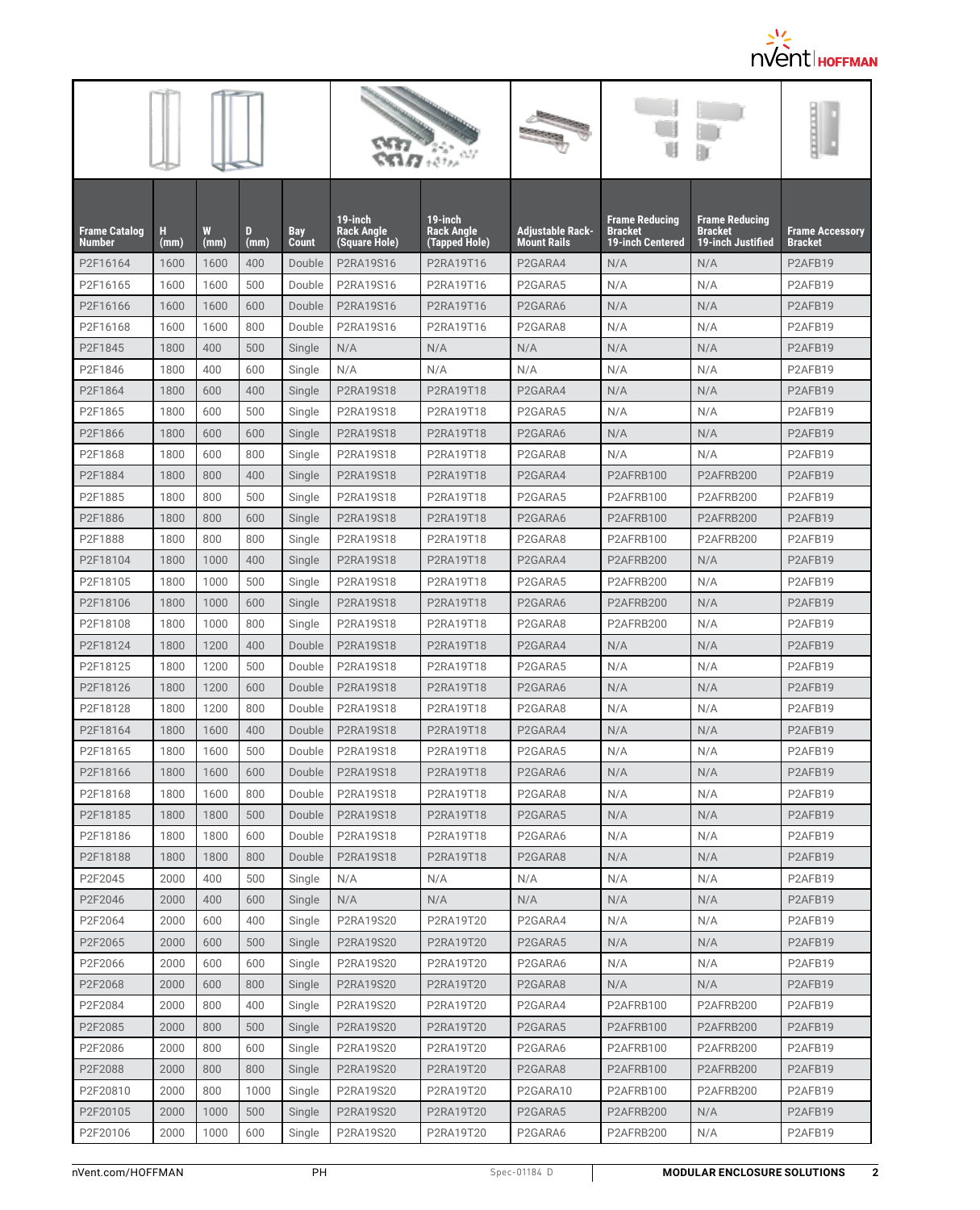

| <b>Frame Catalog</b><br>Number | н<br>(mm) | W<br>(mm) | D<br>(mm) | Bay<br>Count | $19$ -inch<br>Rack Angle<br>(Square Hole) | $19$ -inch<br>Rack Angle<br>(Tapped Hole) | Adjustable Rack-<br>Mount Rails  | <b>Frame Reducing</b><br><b>Bracket</b><br>19-inch Centered | <b>Frame Reducing</b><br><b>Bracket</b><br>19-inch Justified | <b>Frame Accessory</b><br><b>Bracket</b> |
|--------------------------------|-----------|-----------|-----------|--------------|-------------------------------------------|-------------------------------------------|----------------------------------|-------------------------------------------------------------|--------------------------------------------------------------|------------------------------------------|
| P2F20108                       | 2000      | 1000      | 800       | Single       | P2RA19S20                                 | P2RA19T20                                 | P2GARA8                          | P2AFRB200                                                   | N/A                                                          | P2AFB19                                  |
| P2F20124                       | 2000      | 1200      | 400       | Double       | P2RA19S20                                 | P2RA19T20                                 | P2GARA4                          | N/A                                                         | N/A                                                          | P2AFB19                                  |
| P2F20125                       | 2000      | 1200      | 500       | Double       | P2RA19S20                                 | P2RA19T20                                 | P2GARA5                          | N/A                                                         | N/A                                                          | P2AFB19                                  |
| P2F20126                       | 2000      | 1200      | 600       | Double       | P2RA19S20                                 | P2RA19T20                                 | P2GARA6                          | N/A                                                         | N/A                                                          | P2AFB19                                  |
| P2F20128                       | 2000      | 1200      | 800       | Double       | P2RA19S20                                 | P2RA19T20                                 | P2GARA8                          | N/A                                                         | N/A                                                          | P2AFB19                                  |
| P2F20165                       | 2000      | 1600      | 500       | Double       | P2RA19S20                                 | P2RA19T20                                 | P2GARA5                          | N/A                                                         | N/A                                                          | P2AFB19                                  |
| P2F20166                       | 2000      | 1600      | 600       | Double       | P2RA19S20                                 | P2RA19T20                                 | P <sub>2</sub> GARA6             | N/A                                                         | N/A                                                          | P <sub>2</sub> AFB <sub>19</sub>         |
| P2F20168                       | 2000      | 1600      | 800       | Double       | P2RA19S20                                 | P2RA19T20                                 | P2GARA8                          | N/A                                                         | N/A                                                          | P2AFB19                                  |
| P2F20185                       | 2000      | 1800      | 500       | Double       | P2RA19S20                                 | P2RA19T20                                 | P2GARA5                          | N/A                                                         | N/A                                                          | P2AFB19                                  |
| P2F20186                       | 2000      | 1800      | 600       | Double       | P2RA19S20                                 | P2RA19T20                                 | P2GARA6                          | N/A                                                         | N/A                                                          | P2AFB19                                  |
| P2F20188                       | 2000      | 1800      | 800       | Double       | P2RA19S20                                 | P2RA19T20                                 | P2GARA8                          | N/A                                                         | N/A                                                          | P2AFB19                                  |
| P2F2265                        | 2200      | 600       | 500       | Single       | P2RA19S22                                 | P2RA19T22                                 | P2GARA5                          | N/A                                                         | N/A                                                          | P2AFB19                                  |
| P2F2266                        | 2200      | 600       | 600       | Single       | P2RA19S22                                 | P2RA19T22                                 | P2GARA6                          | N/A                                                         | N/A                                                          | P2AFB19                                  |
| P2F2268                        | 2200      | 600       | 800       | Single       | P2RA19S22                                 | P2RA19T22                                 | P2GARA8                          | N/A                                                         | N/A                                                          | P2AFB19                                  |
| P2F2285                        | 2200      | 800       | 500       | Single       | P2RA19S22                                 | P2RA19T22                                 | P2GARA5                          | P2AFRB100                                                   | P2AFRB200                                                    | P2AFB19                                  |
| P2F2286                        | 2200      | 800       | 600       | Single       | P2RA19S22                                 | P2RA19T22                                 | P2GARA6                          | P2AFRB100                                                   | P2AFRB200                                                    | P2AFB19                                  |
| P2F2288                        | 2200      | 800       | 800       | Single       | P2RA19S22                                 | P2RA19T22                                 | P2GARA8                          | P2AFRB100                                                   | P2AFRB200                                                    | P2AFB19                                  |
| P2F22810                       | 2200      | 800       | 1000      | Single       | P2RA19S22                                 | P2RA19T22                                 | P2GARA10                         | P2AFRB100                                                   | P2AFRB200                                                    | P2AFB19                                  |
| P2F22105                       | 2200      | 1000      | 500       | Single       | P2RA19S22                                 | P2RA19T22                                 | P2GARA5                          | P2AFRB200                                                   | N/A                                                          | P2AFB19                                  |
| P2F22106                       | 2200      | 1000      | 600       | Single       | P2RA19S22                                 | P2RA19T22                                 | P2GARA6                          | P2AFRB200                                                   | N/A                                                          | P2AFB19                                  |
| P2F22108                       | 2200      | 1000      | 800       | Single       | P2RA19S22                                 | P2RA19T22                                 | P2GARA8                          | P2AFRB200                                                   | N/A                                                          | P2AFB19                                  |
| P2F22125                       | 2200      | 1200      | 500       | Double       | P2RA19S22                                 | P2RA19T22                                 | P2GARA5                          | N/A                                                         | N/A                                                          | P2AFB19                                  |
| P2F22126                       | 2200      | 1200      | 600       | Double       | P2RA19S22                                 | P2RA19T22                                 | P2GARA6                          | N/A                                                         | N/A                                                          | P2AFB19                                  |
| P2F22128                       | 2200      | 1200      | 800       | Double       | P2RA19S22                                 | P2RA19T22                                 | P2GARA8                          | N/A                                                         | N/A                                                          | P2AFB19                                  |
| P2F22165                       | 2200      | 1600      | 500       | Double       | P2RA19S22                                 | P2RA19T22                                 | P2GARA5                          | N/A                                                         | N/A                                                          | P2AFB19                                  |
| P2F22166                       | 2200      | 1600      | 600       | Double       | P2RA19S22                                 | P2RA19T22                                 | P <sub>2</sub> GARA6             | N/A                                                         | N/A                                                          | P <sub>2</sub> AFB <sub>19</sub>         |
| P2F22168                       | 2200      | 1600      | 800       | Double       | P2RA19S22                                 | P2RA19T22                                 | P2GARA8                          | N/A                                                         | N/A                                                          | P2AFB19                                  |
| P2F22185                       | 2200      | 1800      | 500       | Double       | P2RA19S22                                 | P2RA19T22                                 | P <sub>2</sub> GARA <sub>5</sub> | N/A                                                         | N/A                                                          | P <sub>2</sub> AFB <sub>19</sub>         |
| P2F22186                       | 2200      | 1800      | 600       | Double       | P2RA19S22                                 | P2RA19T22                                 | P <sub>2</sub> GARA6             | N/A                                                         | N/A                                                          | P <sub>2</sub> AF <sub>B</sub> 19        |
| P2F22188                       | 2200      | 1800      | 800       | Double       | P2RA19S22                                 | P2RA19T22                                 | P <sub>2</sub> GARA <sub>8</sub> | N/A                                                         | N/A                                                          | P2AFB19                                  |